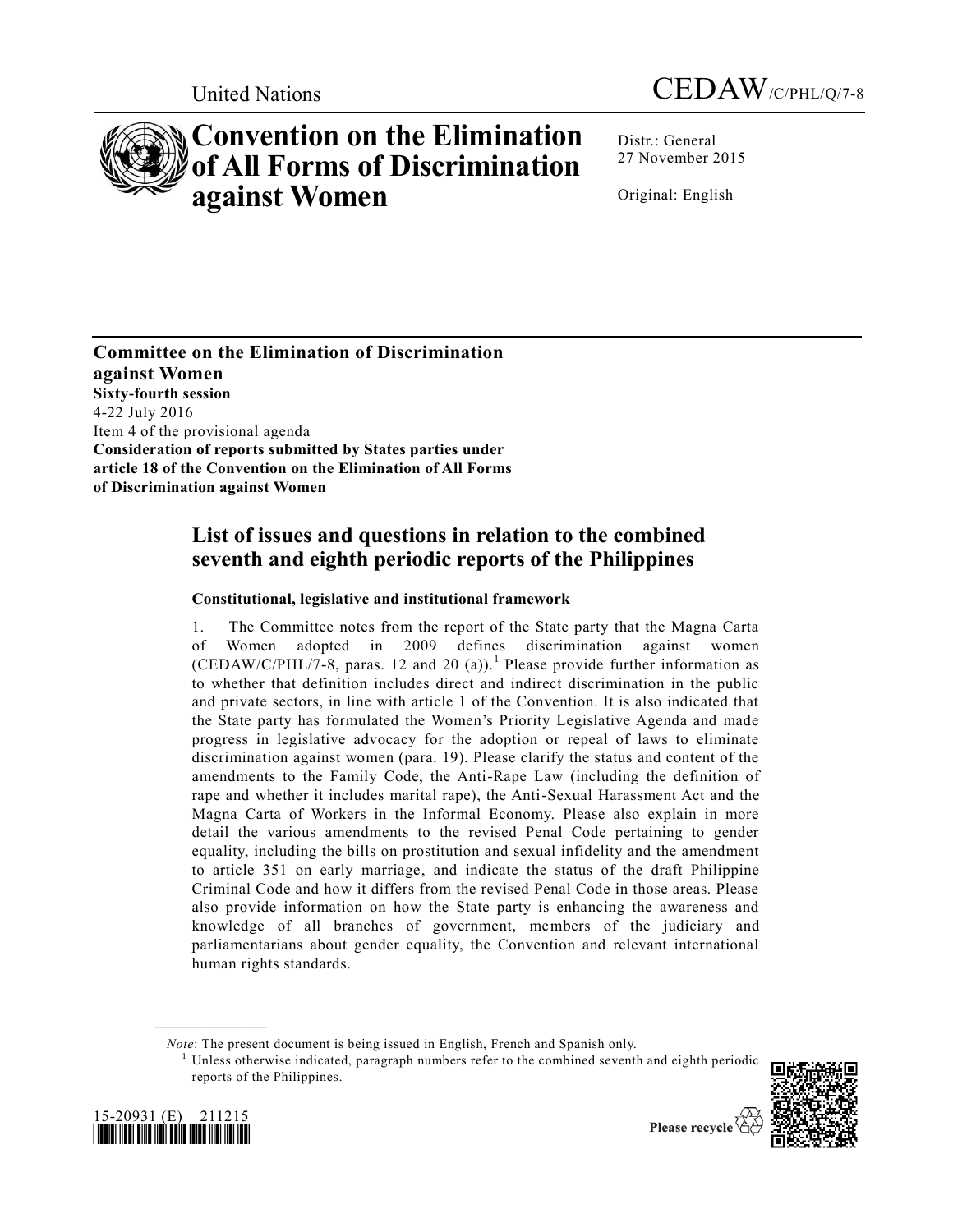2. It is indicated that the Magna Carta of Women mandates that customary laws relating to marital relations are to be respected, provided that they do not discriminate against women, and that this primarily affects discriminatory provisions in Presidential Decree No. 1038 and the Code of Muslim Personal Laws (para. 23). Please describe how these conflicting provisions are reconciled in practice. Please also explain how customary justice mechanisms function and describe their relationship to the formal justice system.

#### **Access to justice and legal complaint mechanisms**

3. It is indicated that the Commission on Human Rights has been designated as the Gender and Development Ombud under the Magna Carta of Women (para. 46). Please provide information on the number of cases of discrimination against women that have been received and processed by that mechanism and on decisions handed down by the judiciary in cases of violations of women's rights. Please describe measures taken to ensure reparation, including adequate compensation, for victims in such cases. Please also include information on the legal aid currently available to support women who are victims of discrimination and violence, including returned migrant workers, rural women, indigenous women and Muslim women living in the Autonomous Region of Muslim Mindanao, in gaining access to justice. In that regard, please update the Committee on the work of the Gender and Development Ombud to establish guidelines and mechanisms to facilitate access by women to legal remedies and assist in the filing of cases (ibid.).

## **National machinery for the advancement of women**

4. The Committee notes that the mandate of the Philippine Commission on Women has been expanded and that it includes monitoring of the implementation of the Magna Carta of Women (paras. 13 and 27). Please indicate measures taken to ensure that the Commission has adequate human, financial and technical resources and decision-making authority to work effectively for the advancement of women and the promotion of gender equality at all levels. Please describe how cooperation with civil society is ensured. It is also mentioned that an assessment of the plan for gender-responsive development was carried out (paras. 38 and 39). Please indicate whether any corrective measures have been taken as a result of that assessment and how continuous monitoring and evaluation of the implementation and impact of the plan are ensured.

#### **Temporary special measures**

5. It is indicated that section 11 of the Magna Carta of Women provides for temporary special measures (para. 118). Please provide information on any temporary special measures, including quotas, taken or envisaged by the State party to accelerate the achievement of substantive equality of women with men in all areas covered by the Convention, in addition to those mentioned in paragraph 119 of the report.

# **Gender stereotypes**

6. The Committee notes the various advocacy and awareness-raising activities carried out by the State party to advance gender equality and address violence against women. Please indicate whether a comprehensive strategy has been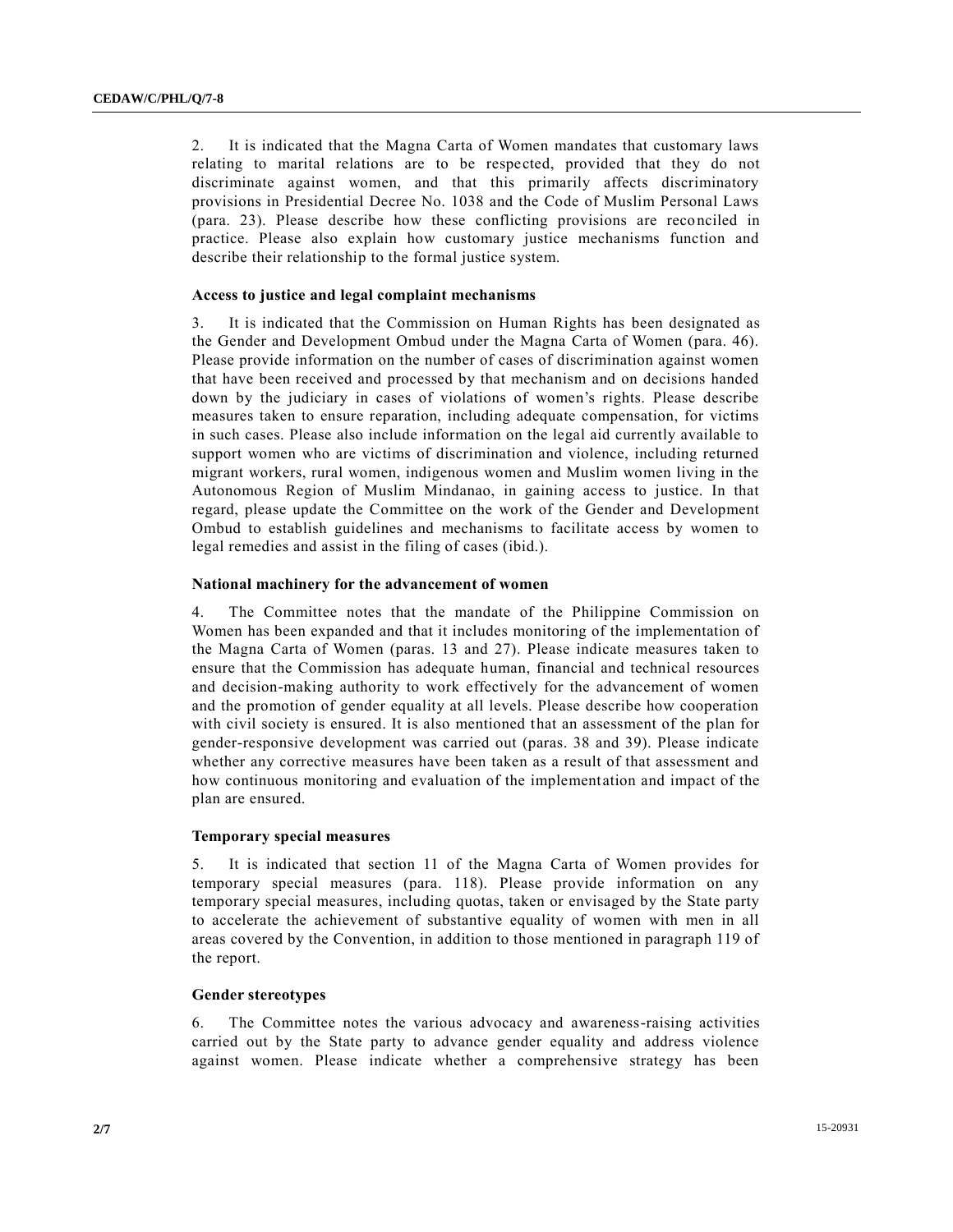developed and implemented to specifically address social and cultural patterns that lead to patriarchal attitudes and gender stereotyping of the roles of women and men in the family, the community and the wider society, including initiatives involving collaboration with traditional and community leaders and women's organizations.

#### **Violence against women**

7. Please provide updated information on the current legal and policy framework addressing violence against women in the State party and on specific results achieved by the implementation of that framework. Please also provide information on the prevalence of violence against women, including domestic violence, rape and sexual violence, and in particular, violence in armed conflict and during disasters and calamities (para. 49). Please specify whether comprehensive data on the incidence of all forms of violence against women are being collected and what they reveal in terms of trends. Please also provide information on measures taken to ensure that victims of violence, including women with disabilities, have access to high quality protection and support services, including shelters and rehabilitation programmes. In addition, please update the Committee on the progress achieved in operationalizing the national violence documentation system at the national level (para. 53). Please also provide information on measures taken to ensure full compliance with the views adopted by the Committee in communications No. 18/2008, *Vertido v. the Philippines*, and No. 34/2011, *R.P.B. v. the Philippines*.

#### **Trafficking and exploitation of prostitution**

8. The Committee notes the adoption of the amended Anti-Trafficking in Persons Act (para. 67) and the progress made in combating trafficking in women and girls (para. 64). Please provide information on how systematic monitoring and evaluation of the various anti-trafficking programmes are ensured. The State party has also made reference to the Philippine anti-trafficking in persons database (para. 72) and the national recovery and reintegration database (para. 73). Please provide updated comprehensive, disaggregated data and statistics on the number of complaints, investigations and prosecutions (specifying the offences), convictions and sentences handed down for the crime of trafficking, as well as the types of protection and compensation provided to women victims. Please describe policies and procedures for the early identification of victims of trafficking, in particular women and girls. It is indicated that the Association of Southeast Asian Nations Plan of Action to Combat Transnational Crime was implemented between 2010 and 2012 to further strengthen regional and international cooperation and that the results of the assessment of the Plan of Action are being used as a basis in the continuing discussion on a possible convention on trafficking in persons and regional plan of action (para. 66). Please update the Committee on the efforts undertaken to ensure bilateral, regional and international cooperation to prevent trafficking and on whether any progress has been made in ratifying the Protocol to Prevent, Suppress and Punish Trafficking in Persons, Especially Women and Children, supplementing the United Nations Convention against Transnational Organized Crime (para. 65).

9. According to the information before the Committee, the total number of people exploited for prostitution in the Philippines in 2014 may have been as high as 800,000, the majority being women, and hundreds of victims are subjected to forced prostitution each day in well-known and highly visible business establishments that cater to both domestic and foreign demand for commercial sex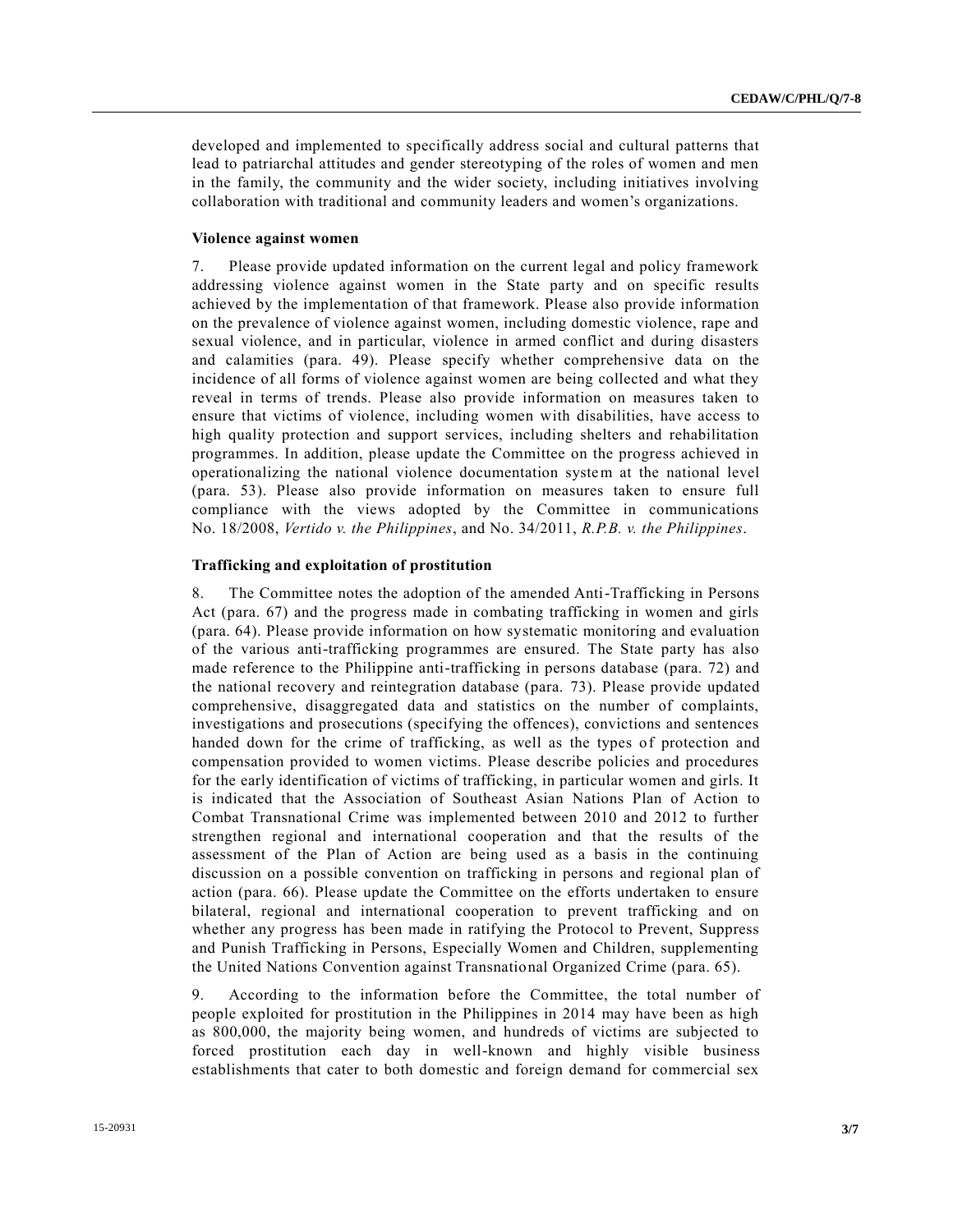acts. Please provide information on measures adopted to prevent the sexual exploitation of women and girls. Please indicate whether measures exist to support women in prostitution who wish to find alternative means of livelihood.

#### **Participation in political and public life**

10. It is indicated that, in 2013, women occupied 6 of the 24 senatorial seats (25 per cent) and about the same percentage (25.64 per cent) of the congressional seats (para. 121). Please provide information on the specific steps taken by the Commission on Elections to incorporate, in its accreditation of political parties, specific provisions to promote the integration of women (para. 118). The Committee notes that the State party introduced a quota for third-level managerial positions (50/50) and local development councils (40 per cent) (para. 119). Please indicate whether the State party has established timetables to achieve the said goals in order to accelerate equal participation by women in all areas of political and public life, including higher levels of the public service and the judiciary. Please provide information on measures taken to ensure full diversity in the representation of women in political and public bodies, in particular indigenous and Muslim women. Please also indicate whether campaigns to raise awareness of the importance for society as a whole of the participation of women in decision-making positions have been carried out and whether mechanisms for monitoring the impact of those measures exist. Please include information on the participation of women in peacebuilding processes (para. 33).

#### **Education**

11. The report is silent on education. Please supply updated information and disaggregated data on the situation of education for women and girls in the State party. In particular, please provide information on:

(a) Access to education for women and girls, including disparity in access between urban and rural areas;

(b) Enrolment and retention rates of women and girls at all levels of education and areas of study;

(c) Measures taken to reduce the dropout rates of girls;

(d) Current situation in the State party regarding violence against and sexual harassment of girls in schools;

(e) Integration of age-appropriate sexual and reproductive health and rights education into the curricula at all levels of education;

(f) Stereotypical attitudes about the roles and responsibilities of women and men in textbooks, curricula and teacher training.

#### **Employment**

12. In the light of the Committee's previous recommendation [\(CEDAW/C/PHI/CO/6,](http://undocs.org/CEDAW/C/PHI/CO/6) para. 26), please indicate measures taken to protect women working in the informal sector, in particular to provide them with social benefits, such as the health benefit package (para. 114), and to promote their integration into the formal labour force, in particular those living in rural areas. Please also indicate measures taken or envisaged to address the high unemployment rate of women, reduce the wage gap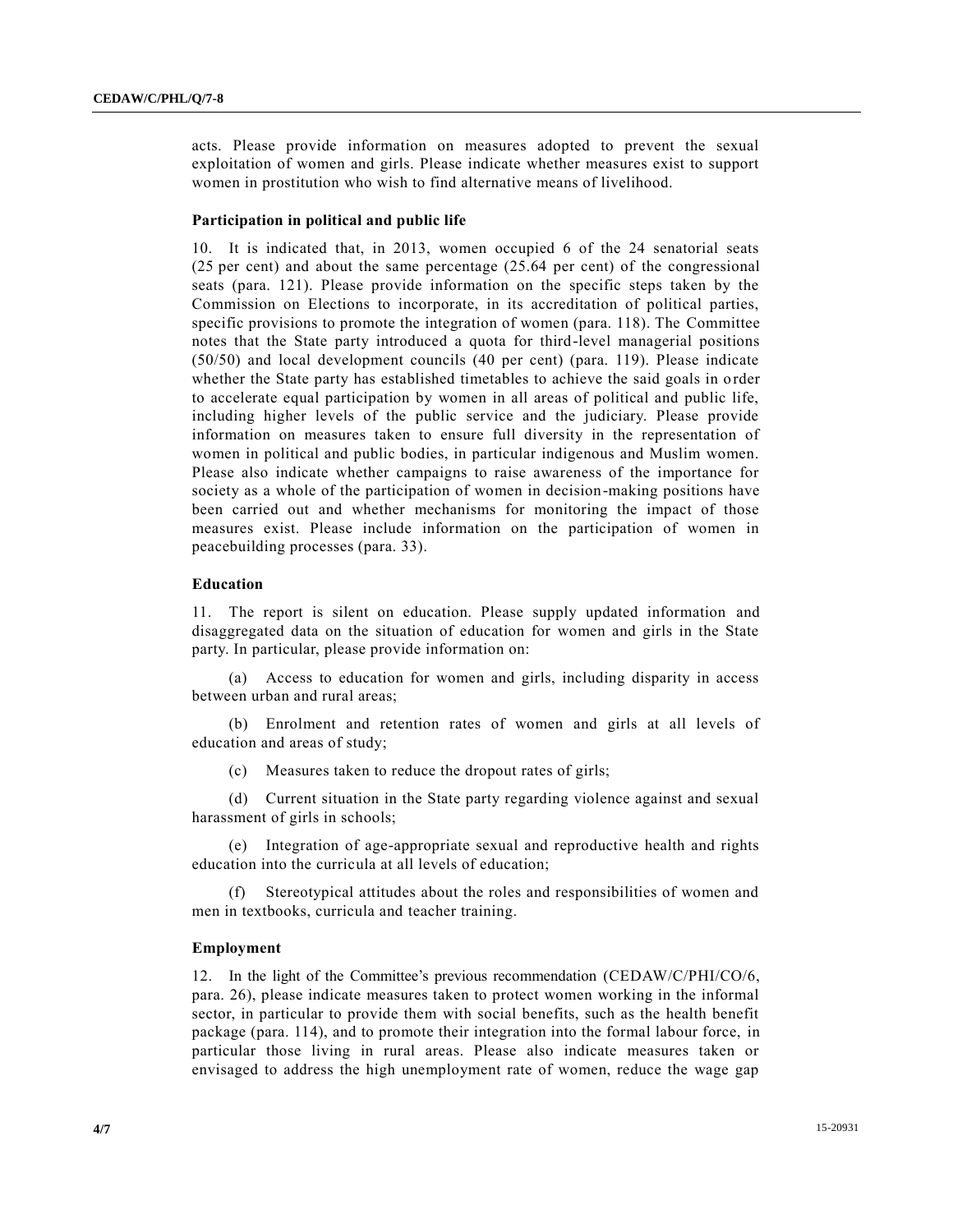between women and men and eliminate horizontal and vertical segregation in the labour market. Please provide data on the number of reported cases of sexual harassment in the workplace and on measures taken to prevent and punish such acts. Please also provide information on mechanisms in place to address complaints of discriminatory practices with regard to employment. Please indicate whether the State party has evaluated the impact of free trade agreements on the socioeconomic conditions of women and provide information on measures taken to address the high incidence of child labour in the State party.

13. The Committee notes the adoption of the amended Migrant Workers' Act (para. 85) and of amendments to the household service workers policy (para. 84). Please provide information on the impact of those measures; whether regular monitoring and assessment are ensured; and on any steps taken to strengthen access to justice for women migrant workers in the receiving country. Please also provide statistical data concerning women migrant workers, including returning migrant workers. The report contains information on various steps taken to increase employment (paras. 100-103), support women's entrepreneurship (paras. 97-99) and improve social safety nets and social protection (paras. 105-114) with a view to addressing the root causes of trafficking and migration. Please indicate the results of the measures taken and whether regular monitoring and assessment have been carried out. Please provide information on measures taken to address the minimum age limit for women seeking employment outside the country. According to information received by the Committee, early in 2013, a "sex-for-flight scandal" exposed violations of the rights of women migrant workers by employees of the Department of Foreign Affairs and the Department of Labour and Employment. Please describe measures taken to address the treatment and handling of cases of women migrant workers by the State authorities.

14. The Committee notes the adoption of a labour agreement with Saudi Arabia (para. 82). Please provide further information on the implementa tion of the agreement, including whether implementing guidelines have been adopted and how effective monitoring and the provision of information to migrant workers on their rights are ensured. It is also indicated that bilateral labour agreements of 20 destination countries of Filipino migrant workers were reviewed in 2013 (para. 82). Please provide information on the outcome of that review and how a human rights and gender-based approach is ensured when adopting such agreements. Please also update the Committee on the progress made in the adoption of labour agreements with other destinations (para. 83).

# **Health**

15. Please indicate the budget allocated to women's health and measures taken to ensure access to health-care services for all women, in particular rural women, women with disabilities, indigenous women and Muslim women. Please also provide information on the number of women living with HIV in the State party, in particular women in prostitution, measures taken to protect HIV-positive women from discrimination and measures for containing the spread of HIV.

16. Please provide information on measures taken to give effect to the recommendations contained in the summary of the Committee's inquiry concerning the Philippines under article 8 of the Optional Protocol to the Convention [\(CEDAW/C/OP.8/PHL/1,](http://undocs.org/CEDAW/C/OP.8/PHL/1) paras. 51 and 52), including any results achieved and how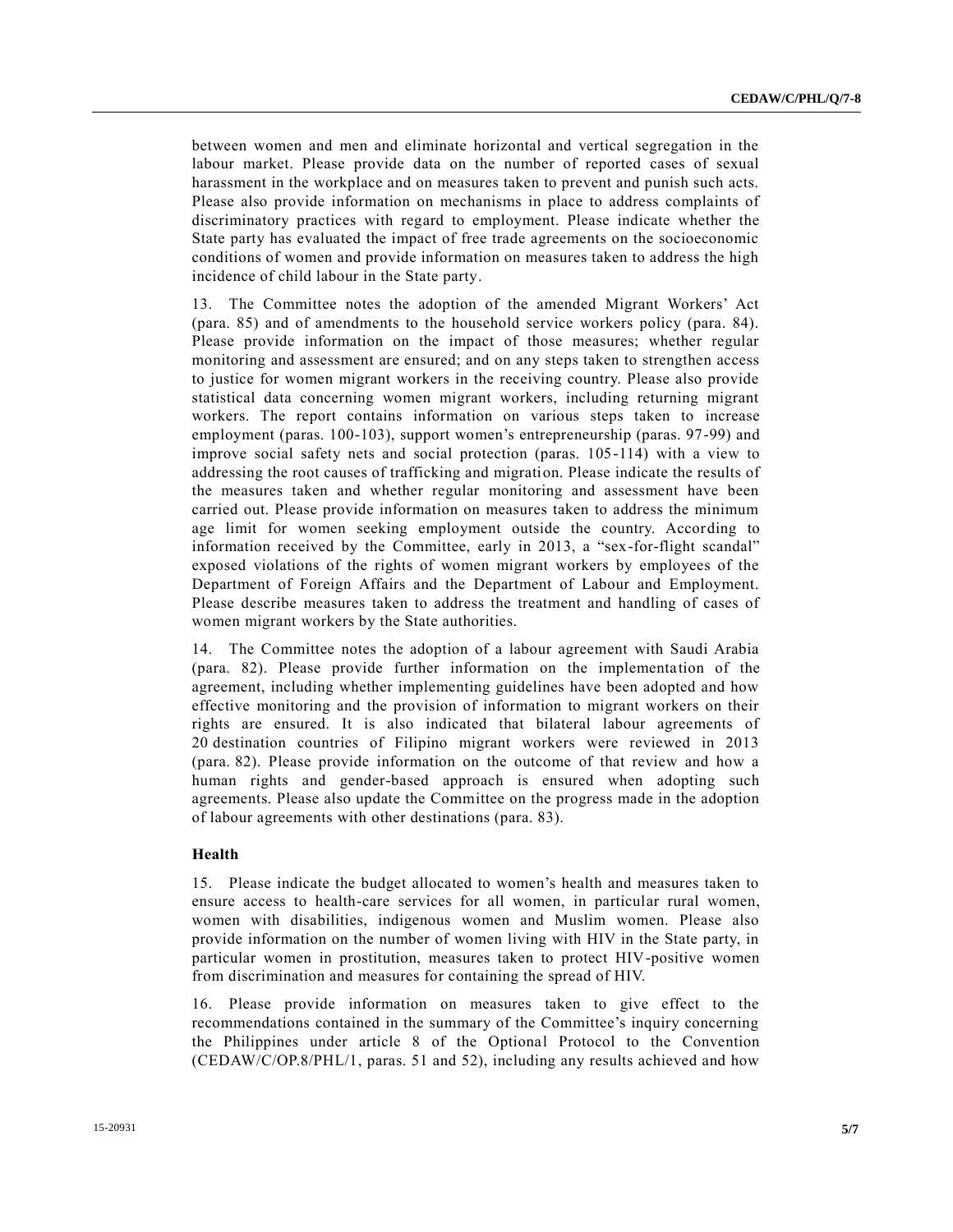monitoring and effective oversight are ensured. In particular, please include information on steps taken to implement the following recommendations: (a) officially revoke Executive Orders Nos. 003 and 030; (b) amend articles 256 to 259 of the Criminal Code in order to legalize abortion in cases of rape, incest, threat to the life and /or health of the mother or serious malformation of the foetus; and (c) provide women with access to the full range of contraceptive services, including emergency contraception, and to high-quality post-abortion care in all public healthcare facilities.

#### **Women with disabilities**

17. Please provide disaggregated statistics and data on the situation of women with disabilities in the State party. Please also provide information on measures taken and envisaged to address discrimination and violence against women and girls with disabilities and to ensure that they have effective access to inclusive education, employment, vocational opportunities and social services and can effectively participate in political and public life.

#### **Indigenous and Muslim women**

18. According to information before the Committee, a Bangsamoro basic law is currently being considered by Congress. Please provide information on the status of the bill and how the rights of indigenous women, including to ancestral domain and self-governance, are ensured. Please also indicate steps taken to address the effects of extractive industries, including mining activities and large -scale infrastructure development projects, on indigenous women, including reported incidents of sexual violence, land-grabbing and forced relocation and displacement. Please provide information on measures taken in the Autonomous Region of Muslim Mindanao, such as the PAMANA (Peaceful and Resilient Communities) and HELPS (Health, Education, Livelihood, Peace, and Governance and Synergy) programmes (paras. 152-153), and their impact on indigenous and Muslim women, in particular with respect to access to health care, social security, education, clean water and sanitation services, fertile land, income-generating opportunities and participation in decision-making processes. Please specify steps taken to effectively ensure a gender-sensitive approach to address the needs of displaced Muslim and indigenous women.

#### **Rural women**

19. It is indicated that the State party is implementing programmes primarily to increase access by rural women to resources for livelihoods, education, health care and leadership opportunities (para. 155). Please provide information on those programmes, their impact and the results achieved, and on specific measures take n to address rural women living in poverty. Please also describe steps taken to ensure that women working in the agriculture and fisheries sectors can effectively gain access to support services, including microcredit and training, and technology. Please include information on the number of rural women recognized as agrarian reform beneficiaries (para. 156) and specify how a gender perspective is ensured in the area of food production.